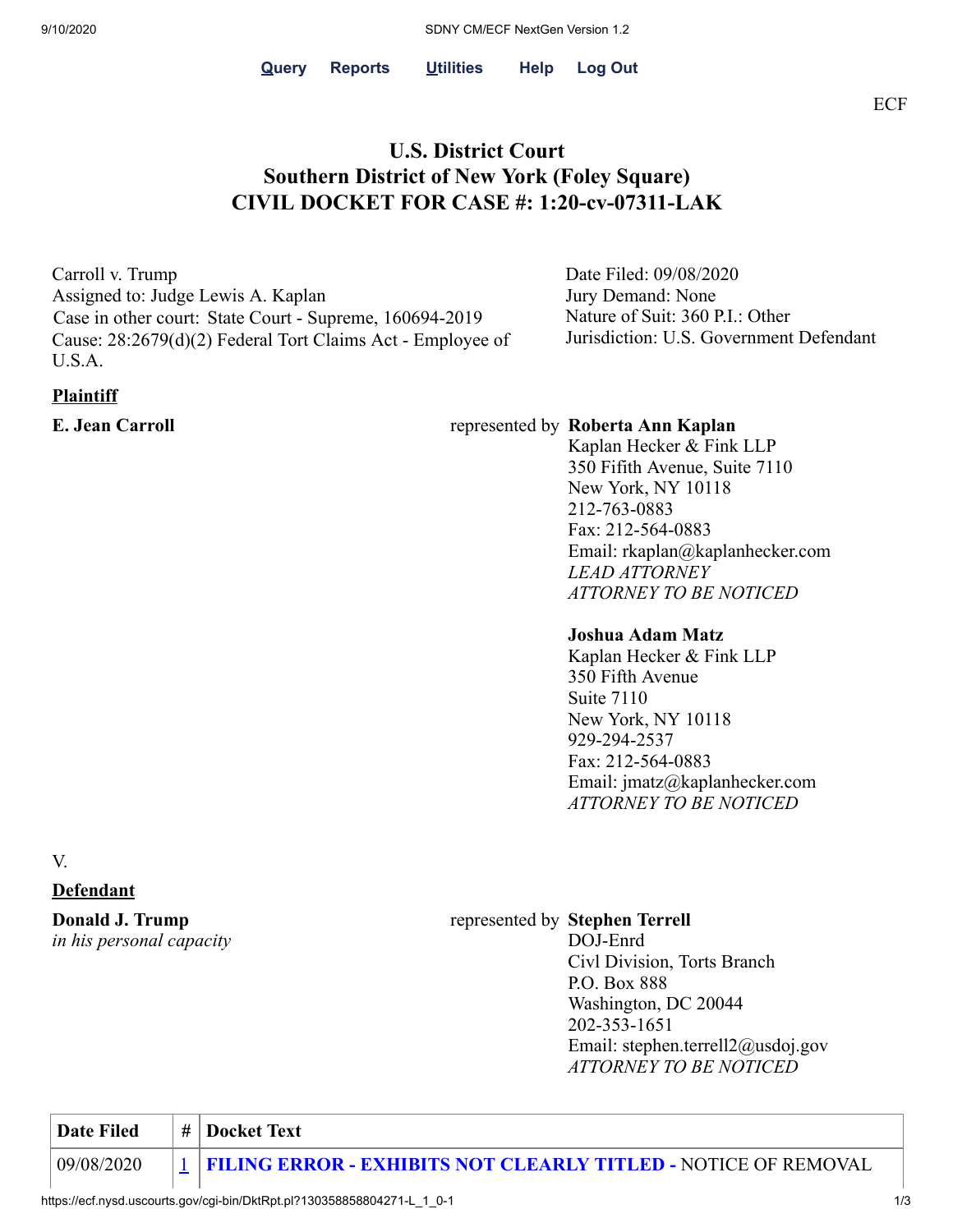9/10/2020 SDNY CM/ECF NextGen Version 1.2

|            |                | from Supreme Court of the State of New York, County of New York. Case Number:<br>160694/2019. Document filed by UNITED STATES OF AMERICA. (Attachments: #1<br>Exhibit A, $\# 2$ Exhibit B, $\# 3$ Exhibit C, $\# 4$ Exhibit D (Part 1), $\# 5$ Exhibit D (Part 2), $\# 6$<br>Exhibit D (Part 3), # 7 Certificate of Service). (Terrell, Stephen) Modified on 9/9/2020<br>(pne). (Entered: 09/08/2020)                                                                                                                                                                                                                                                                                                     |  |  |
|------------|----------------|-----------------------------------------------------------------------------------------------------------------------------------------------------------------------------------------------------------------------------------------------------------------------------------------------------------------------------------------------------------------------------------------------------------------------------------------------------------------------------------------------------------------------------------------------------------------------------------------------------------------------------------------------------------------------------------------------------------|--|--|
| 09/08/2020 | $\overline{2}$ | FILING ERROR - PDF ERROR - CIVIL COVER SHEET filed(Terrell, Stephen)<br>Modified on 9/9/2020 (pne). (Entered: 09/08/2020)                                                                                                                                                                                                                                                                                                                                                                                                                                                                                                                                                                                 |  |  |
| 09/08/2020 | $\overline{3}$ | MOTION to Substitute Party. Old Party: Donald J. Trump, New Party: United States of<br>America . Document filed by UNITED STATES OF AMERICA. (Attachments: $\#$ 1<br>Memorandum of Points and Authorities, # 2 Affidavit, # 3 Exhibit A, # $\frac{4}{3}$ Exhibit B, # $\frac{5}{3}$<br>Certificate of Service).(Terrell, Stephen) (Entered: 09/08/2020)                                                                                                                                                                                                                                                                                                                                                   |  |  |
| 09/08/2020 | $\overline{4}$ | NOTICE OF APPEARANCE by Roberta Ann Kaplan on behalf of E. Jean Carroll<br>(Kaplan, Roberta) (Entered: 09/08/2020)                                                                                                                                                                                                                                                                                                                                                                                                                                                                                                                                                                                        |  |  |
| 09/08/2020 | $\overline{5}$ | NOTICE OF APPEARANCE by Joshua Adam Matz on behalf of E. Jean Carroll(Matz,<br>Joshua) (Entered: 09/08/2020)                                                                                                                                                                                                                                                                                                                                                                                                                                                                                                                                                                                              |  |  |
| 09/09/2020 |                | CASE OPENING INITIAL ASSIGNMENT NOTICE: The above-entitled action is<br>assigned to Judge Lewis A. Kaplan. Please download and review the Individual Practices of<br>the assigned District Judge, located at https://nysd.uscourts.gov/judges/district-judges.<br>Attorneys are responsible for providing courtesy copies to judges where their Individual<br>Practices require such. Please download and review the ECF Rules and Instructions, located<br>at https://nysd.uscourts.gov/rules/ecf-related-instructions(pne) (Entered: 09/09/2020)                                                                                                                                                        |  |  |
| 09/09/2020 |                | Magistrate Judge James L. Cott is so designated. Pursuant to 28 U.S.C. Section 636(c) and<br>Fed. R. Civ. P. 73(b)(1) parties are notified that they may consent to proceed before a United<br>States Magistrate Judge. Parties who wish to consent may access the necessary form at the<br>following link: https://nysd.uscourts.gov/sites/default/files/2018-06/AO-3.pdf. (pne)<br>(Entered: 09/09/2020)                                                                                                                                                                                                                                                                                                |  |  |
| 09/09/2020 |                | Case Designated ECF. (pne) (Entered: 09/09/2020)                                                                                                                                                                                                                                                                                                                                                                                                                                                                                                                                                                                                                                                          |  |  |
| 09/09/2020 |                | <b>***NOTICE TO ATTORNEY REGARDING PARTY MODIFICATION. Notice to</b><br>attorney Stephen Terrell. The party information for the following party/parties has<br>been modified: Donald J. Trump. The information for the party/parties has been<br>modified for the following reason/reasons: party name contained a typographical<br>error; party text was omitted. (pne) (Entered: 09/09/2020)                                                                                                                                                                                                                                                                                                            |  |  |
| 09/09/2020 |                | <b>***NOTICE TO ATTORNEY REGARDING DEFICIENT CIVIL COVER SHEET.</b><br>Notice to attorney Stephen Terrell to RE-FILE Document No. 1 Notice of Removal,.<br>The filing is deficient for the following reason(s): caption entered on civil cover sheet<br>does not match pleading caption. Re-file the document using the event type Civil<br><b>Cover Sheet found under the event list Other Documents and attach the corrected</b><br><b>PDF.</b> (pne) (Entered: 09/09/2020)                                                                                                                                                                                                                             |  |  |
| 09/09/2020 |                | <b>***NOTICE TO ATTORNEY REGARDING DEFICIENT PLEADING. Notice to</b><br>Attorney Stephen Terrell to RE-FILE Document No. 1 Notice of Removal,. The filing<br>is deficient for the following reason(s): As per Rule 13.3, each attachment to the<br>pleading must be clearly titled in the ECF entry so the subject of the exhibit is clear;<br>do not put only "Exhibit A, B, etc.". Re-file the pleading using the event type Notice of<br><b>Removal found under the event list Complaints and Other Initiating Documents -</b><br>attach the PDF(s) - select the individually named filer/filers - select the individually<br>named party/parties the pleading is against. (pne) (Entered: 09/09/2020) |  |  |
| 09/09/2020 | 6              | NOTICE OF REMOVAL from Supreme Court of the State of New York, County of New                                                                                                                                                                                                                                                                                                                                                                                                                                                                                                                                                                                                                              |  |  |